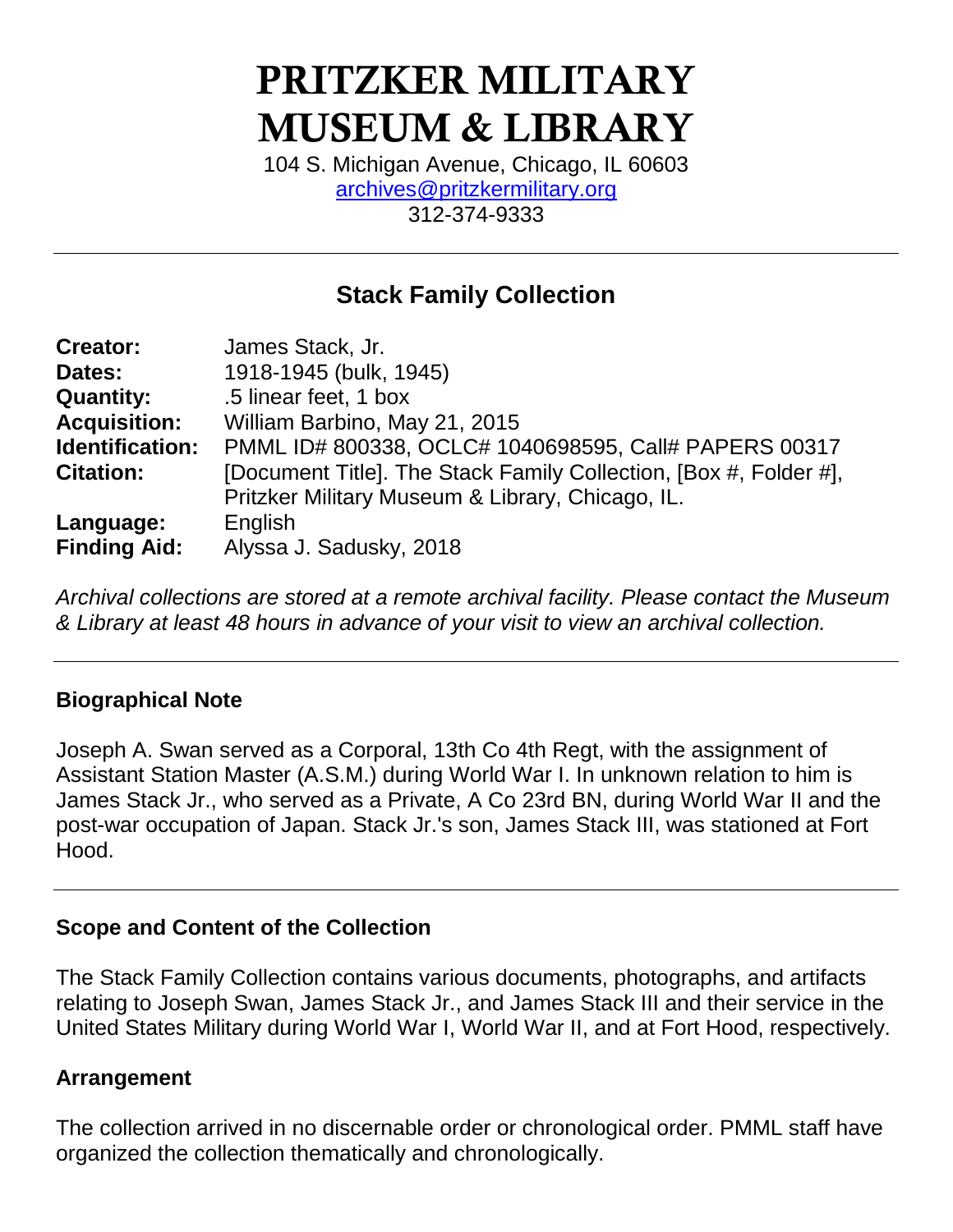## **Rights**

Copyrights held by William Barbino were transferred to the Pritzker Military Museum & Library. All other rights are held by the author or publisher. Users assume responsibility for following copyright laws as established by US Code Title 17.

## **Key Subjects**

This collection is indexed under the following headings in the Library's online catalog. Researchers interested in materials about related topics, persons, or places should search the catalog using these subject headings.

#### **Names**

Swan, Joseph A. Stack Jr., James Stack III, James

## **Subjects**

World War, 1914-1918 World War, 1939-1945 United States. Army—History—World War, 1914-1918 United States. Army—History—World War, 1939-1945

#### **Separations**

| <b>Item ID</b> | <b>Call Number</b> | <b>Description</b>                                |
|----------------|--------------------|---------------------------------------------------|
| 800338045      |                    | Small Canvas "American Red Cross" Messenger Bag   |
| 800338046      |                    | Rifle Marksmanship Pin                            |
| 800338047      |                    | Circular Japanese Pin                             |
| 800338048      |                    | Shield Japanese Pin                               |
| 800338049      |                    | Color Map, Japanese Atlas                         |
| 800338050      |                    | Map of Japanese Base, Kyoto                       |
| 800338051      |                    | Photograph: Japanese woman in Geisha-dress        |
| 800338052      |                    | Photograph: Ship                                  |
| 800338053      |                    | Fort Hood, TX "Mother" Sweetheart Pillow Case     |
| 800338054      |                    | Fort Hood, TX "Sister" Sweetheart Pillow Case     |
| 800338055      |                    | Non-Commissioned Officer's Open Mess 5 cent coin, |
|                |                    | <b>Fort Hood</b>                                  |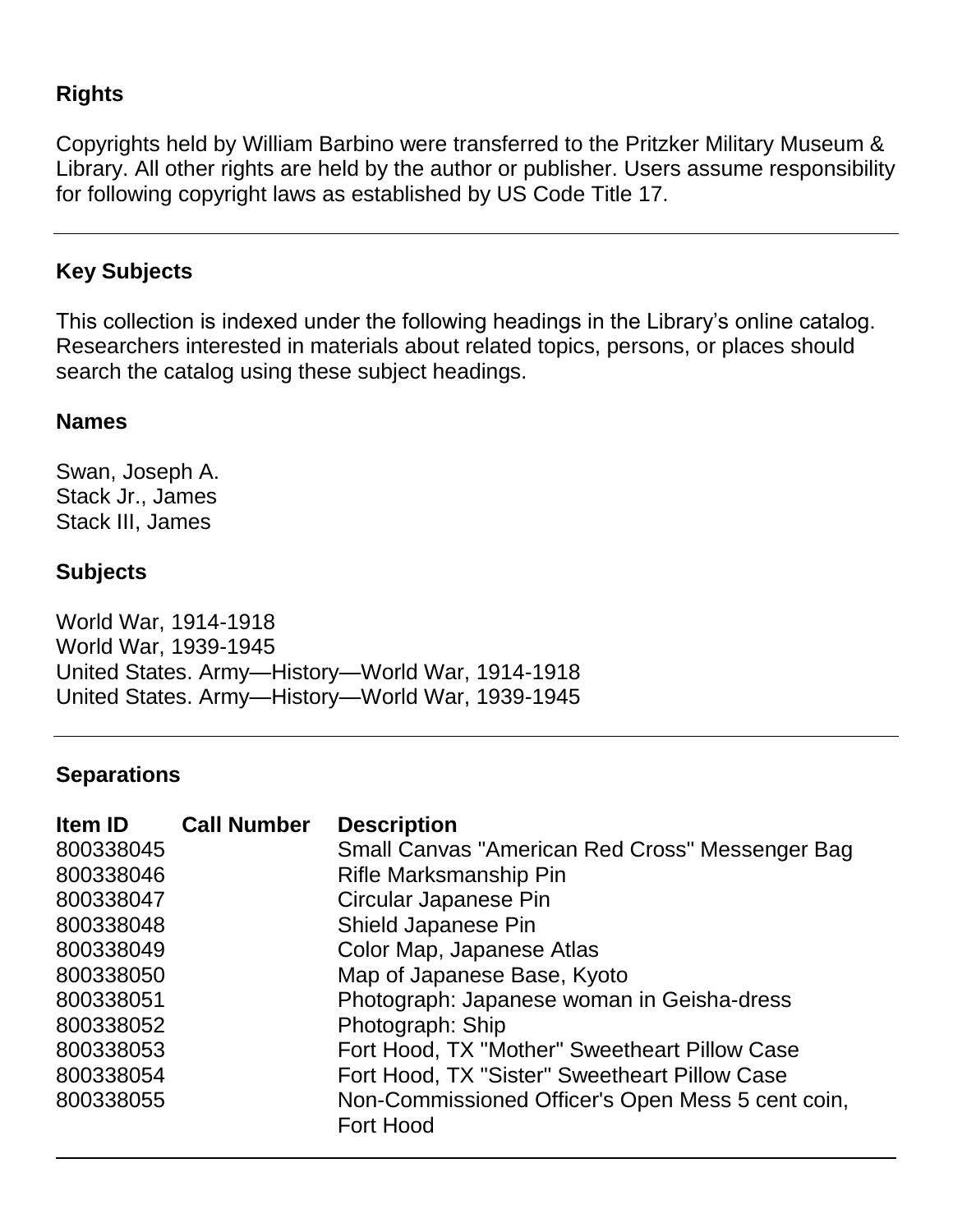**Container List**

|   | <b>Box Folder</b> | Item ID#  | <b>Title</b>                                                                                                                                                      | <b>Dates</b>          |
|---|-------------------|-----------|-------------------------------------------------------------------------------------------------------------------------------------------------------------------|-----------------------|
|   |                   |           | Joseph A. Swan                                                                                                                                                    | 1918-1935             |
| 1 | 1                 | 800338001 | <b>Documents</b><br>US Army Promotion document for Joseph<br>Swan to Corporal                                                                                     | 1918-1935<br>5/1/1918 |
|   |                   | 800338002 | Honorable Discharge from The United<br><b>States Army</b>                                                                                                         | 6/5/1919              |
|   |                   | 800338003 | Certificate in Lieu of Lost or Destroyed<br>Discharge Certificate for Joseph A Swan                                                                               | 10/4/1935             |
|   |                   | 800338004 | Eagan & Leake, furnishing undertakers<br>receipt                                                                                                                  | nd                    |
|   |                   |           | <b>James Aloysius Stack Jr.</b>                                                                                                                                   | 1940-1945             |
| 1 | $\mathbf{2}$      | 800338005 | <b>Official Military Documents</b><br>Typed military document regarding an order<br>to report for pre-induction physical<br>examination, Selective Service System | 1945<br>1/22/1945     |
|   |                   | 800338006 | Typed military document regarding<br>instructions for enlisted replacements,<br>reporting to Fort George G. Meade, MD                                             | nd                    |
|   |                   | 800338007 | Typed military document regarding an<br>application for family allowances, War<br>Department                                                                      | 4/25/1945             |
|   |                   | 800338008 | Typed military document regarding<br>reporting orders                                                                                                             | September,<br>1945    |
|   |                   | 800338009 | Typed military document, "Report of<br>Change of Status and Address", War<br>Department                                                                           | 9/24/1945             |
|   |                   | 800338010 | Typed military document regarding the<br><b>Infantry Advanced Replacement Training</b><br>Center                                                                  | 9/29/1945             |
|   | 3                 |           | <b>Publications</b>                                                                                                                                               | 1945                  |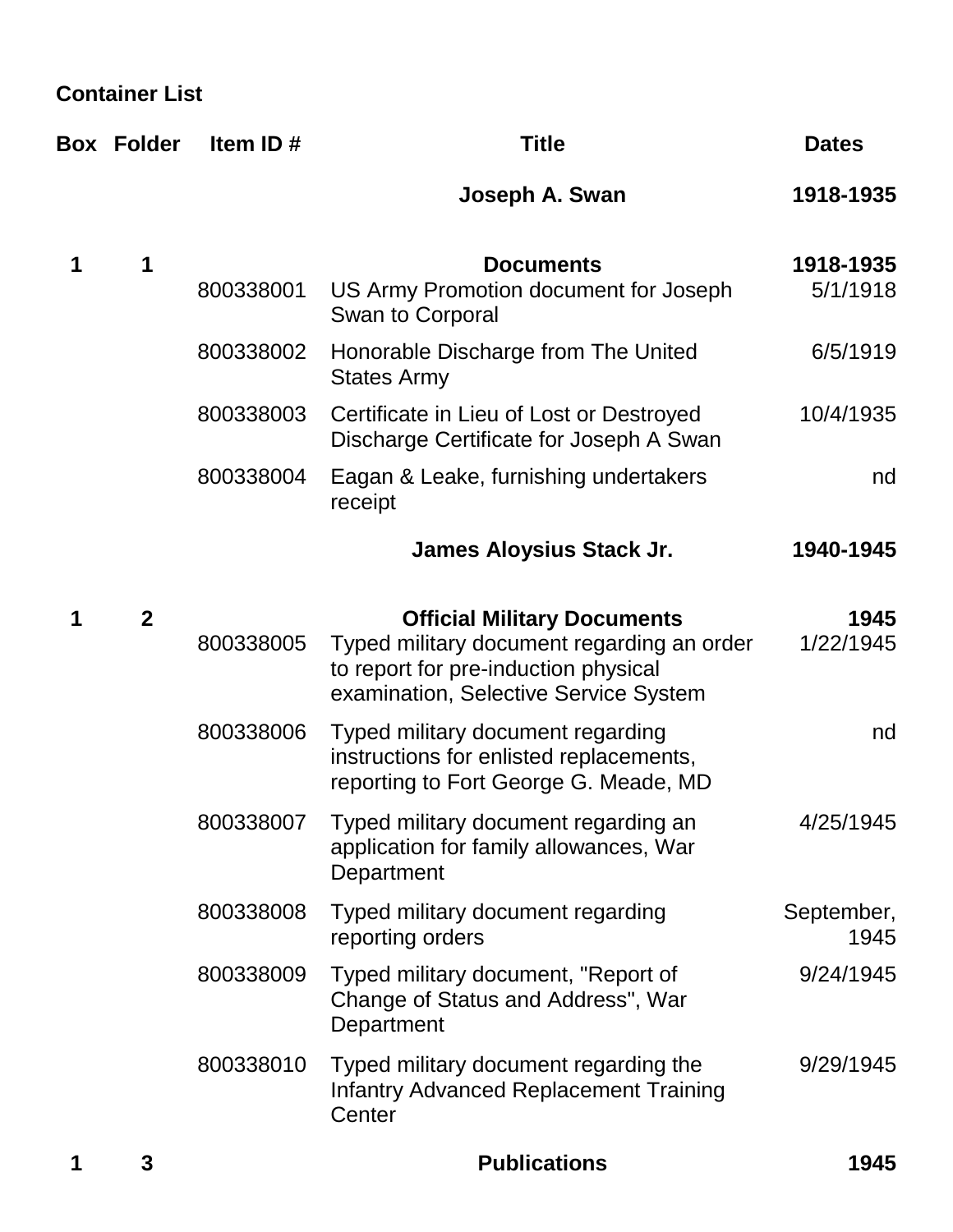| 1 | 6                       |           | <b>Correspondence and Postcards</b>                                                                      | 1942-1945             |
|---|-------------------------|-----------|----------------------------------------------------------------------------------------------------------|-----------------------|
|   |                         | 800338025 | <b>Infantry Replacement Training Center</b><br><b>Translation Card</b>                                   | 19[??]<br>nd          |
|   |                         | 800338024 | "An Exhibition of Japanese Sceneries and<br>Customs"                                                     | December-<br>January, |
|   |                         | 800338023 | Booklet, "A pocket guide for colloquial<br>Japanese"                                                     | 1945                  |
| 1 | 5                       |           | <b>Documents related to the Occupation</b><br>Force in Japan, post-World War II                          | 1945                  |
|   |                         | 800338022 | Card, Domain of the Golden Dragon, ruler<br>of the ISO Meridian                                          | 11/4/1945             |
|   |                         | 800338021 | U.S.S. General W.C. Langfitt Meal Ticket                                                                 | nd                    |
|   |                         | 800338020 | Langfitt Lowdown, Edition No. 11                                                                         | 11/8/1945             |
|   |                         | 800338019 | Langfitt Lowdown, Edition No. 9                                                                          | 11/6/1945             |
|   |                         | 800338019 | Langfitt Lowdown, Edition No. 7                                                                          | 11/4/1945             |
|   |                         | 800338018 | Langfitt Lowdown, Edition No. 6                                                                          | 11/2/1945             |
|   |                         | 800338017 | <b>W.C. Langfitt</b><br>Langfitt Lowdown, Edition No. 5                                                  | 1945<br>11/1/1945     |
| 1 | $\overline{\mathbf{4}}$ |           | Documents related to the U.S.S. General                                                                  | November,             |
|   |                         | 800338016 | Booklet, IRTC (Infantry Replacement<br>Training Center) "I am a doughboy"                                | nd                    |
|   |                         | 800338015 | Booklet, "So Long and Good Luck, Soldier"<br>Separation Center, Fort Dix, New Jersey                     | nd                    |
|   |                         | 800338014 | Booklet, Personal Record of Investments in<br><b>United States War Bonds</b>                             | nd                    |
|   |                         | 800338013 | Book, "My Military Missel" National Catholic<br><b>Community Service</b>                                 | nd                    |
|   |                         | 800338012 | Handbook of Information. Army Ground<br>Forces Replacement Depot No. 2 Fort Ord,<br><b>CA</b>            | 1945                  |
|   |                         | 800338011 | Handbook of Information. Army Ground<br>Forces Replacement Depot No. 1 Fort<br>George C. Meade, Maryland | March, 1945           |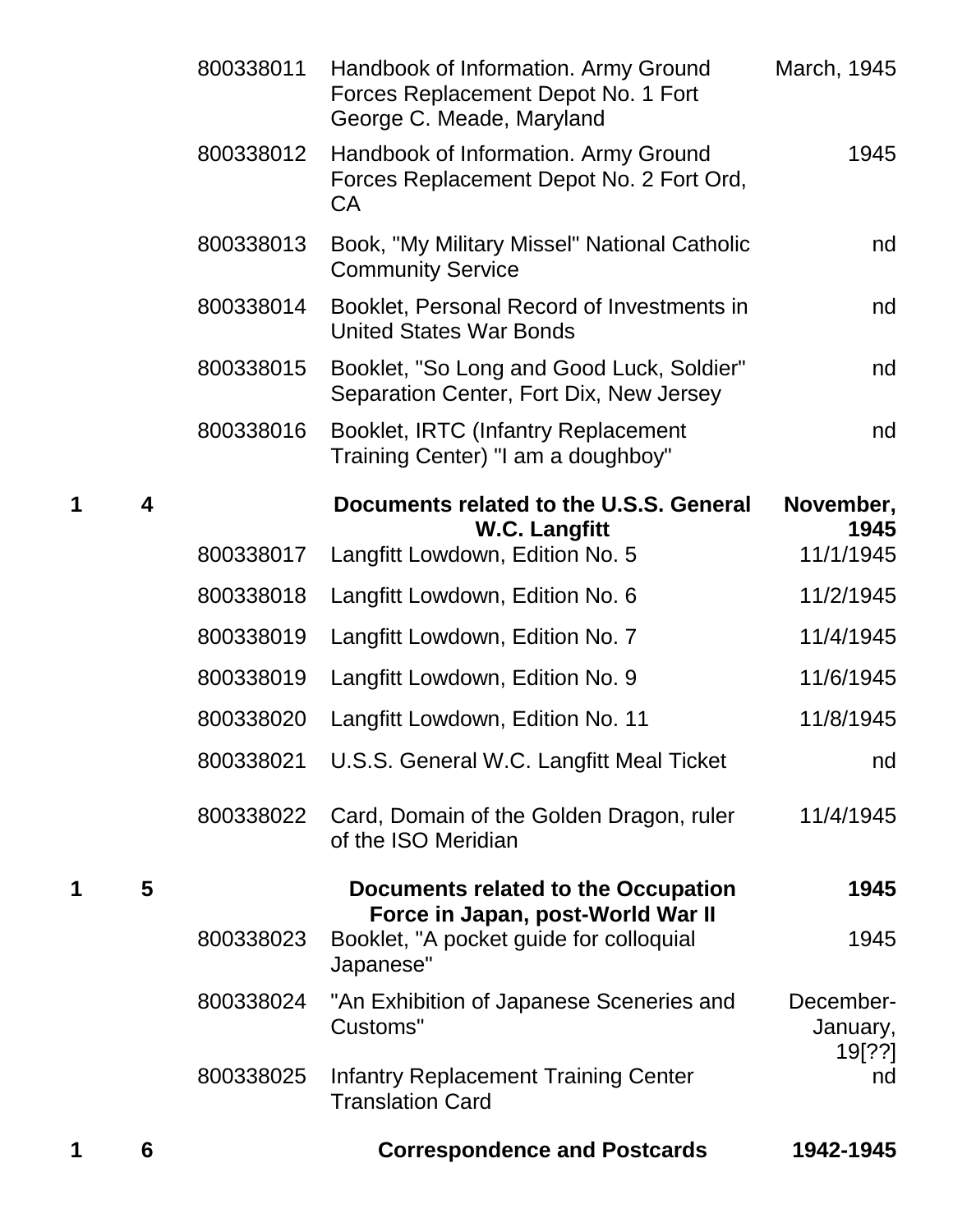| 800338026 | Envelope with various photos sent to<br>James Stack Jr from Midland Army Flying<br>School               | 11/20/1942 |
|-----------|---------------------------------------------------------------------------------------------------------|------------|
| 800338027 | "Souvenir Folder of Historic and Beautiful<br>Georgia" correspondence to Master Russell<br><b>Stack</b> | 5/6/1945   |
| 800338028 | "Keep 'em Fighting" correspondence to<br><b>Master Richard Stack</b>                                    | 6/11/1945  |
| 800338029 | "Comic Life in the Army" correspondence to<br><b>Master Russell Stack</b>                               | 8/20/1945  |
| 800338030 | "Christmas Greeting from the Armed Forces"<br>in Japan"                                                 | nd         |
| 800338031 | "So Long and Good Luck, Soldier!"<br><b>Separation Center Discharge Booklet</b>                         | nd         |
| 800338032 | "Christmas Greetings from Japan"                                                                        | nd         |
| 800338033 | Headquarters of the Sixth Army in Kyoto,<br>Japan Christmas Card                                        | nd         |
| 800338034 | Headquarters of the Sixth Army in Kyoto,<br>Japan Christmas Card                                        | nd         |
| 800338035 | Headquarters of the Sixth Army in Kyoto,<br>Japan Christmas Card                                        | nd         |
| 800338036 | Headquarters of the Sixth Army in Kyoto,<br>Japan Christmas Card                                        | nd         |
| 800338037 | <b>American Red Cross Post Card</b>                                                                     | nd         |
| 800338038 | <b>American Red Cross Post Card</b>                                                                     | nd         |
| 800338039 | <b>American Red Cross Post Card</b>                                                                     | nd         |
| 800338040 | Postcard from the State of Washington<br>showing Mt. Rainier                                            | nd         |
| 800338041 | Postcard from the State of Washington<br>showing the Capital building in Olympia                        |            |
| 800338042 | Large postcard showing the U.S.S. General<br>W. C. Langfitt (AP-151)                                    | nd         |
| 800338043 | <b>Miscellaneous</b><br>3 x 5 Document written in Japanese                                              | 1940<br>nd |

**1 7 Miscellaneous 1940**